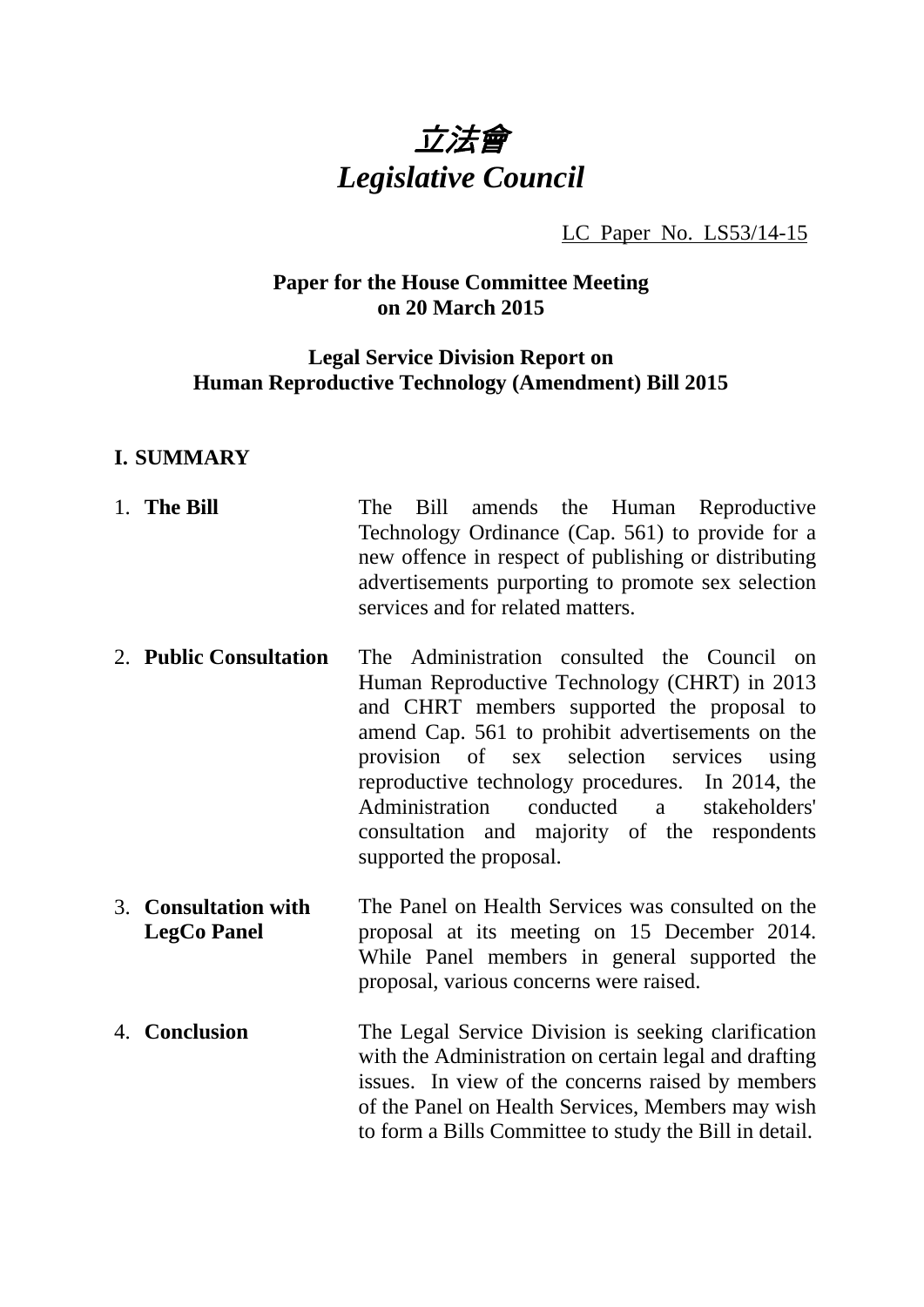#### **II. REPORT**

 The date of First Reading of the Bill is 18 March 2015. Members may refer to the LegCo Brief (File Ref.: FH CR 1/6/3921/13) issued by the Food and Health Bureau on 4 March 2015 for further details.

# **Object of the Bill**

2. The Bill amends the Human Reproductive Technology Ordinance (Cap. 561) to provide for a new offence in respect of publishing or distributing advertisements purporting to promote sex selection services through reproductive technology (RT) procedures, irrespective of whether the services are provided in or outside Hong Kong.

# **Background**

3. Cap. 561, which was enacted in 2000, regulates RT procedures and the use of embryos and gametes, confines the provision of RT procedures to infertile couples, regulates surrogacy arrangements, and provides for matters connected therewith. Under section 15(3) of Cap. 561, sex selection using RT procedures is prohibited except for medical reasons to avoid the birth of a child suffering from a serious sex-linked genetic disease.

4. According to paragraph 2 of the LegCo Brief, Council on Human Reproductive Technology (CHRT) has observed an increase in local press advertisements and promotion leaflets on the availability of sex selection services using RT procedures in other countries and expressed concern about the existing regulatory regime. Apart from CHRT, medical profession also raised their concern and urged that such promotional activities be prohibited by law.

5. At present, sections 16(2) and 17(2) of Cap. 561 prohibit advertisements relating to commercial dealings of gametes/embryos and surrogacy arrangements. However, there is no similar provision to prohibit advertisement on sex selection services through RT procedures. The Administration considers it necessary to rectify the inconsistency and amend the law in this regard.

#### **Provisions of the Bill**

6. The main provisions of the Bill are clauses 3 and 4. Clause 3 adds a new section 15(3A) to Cap. 561 to create a new offence in respect of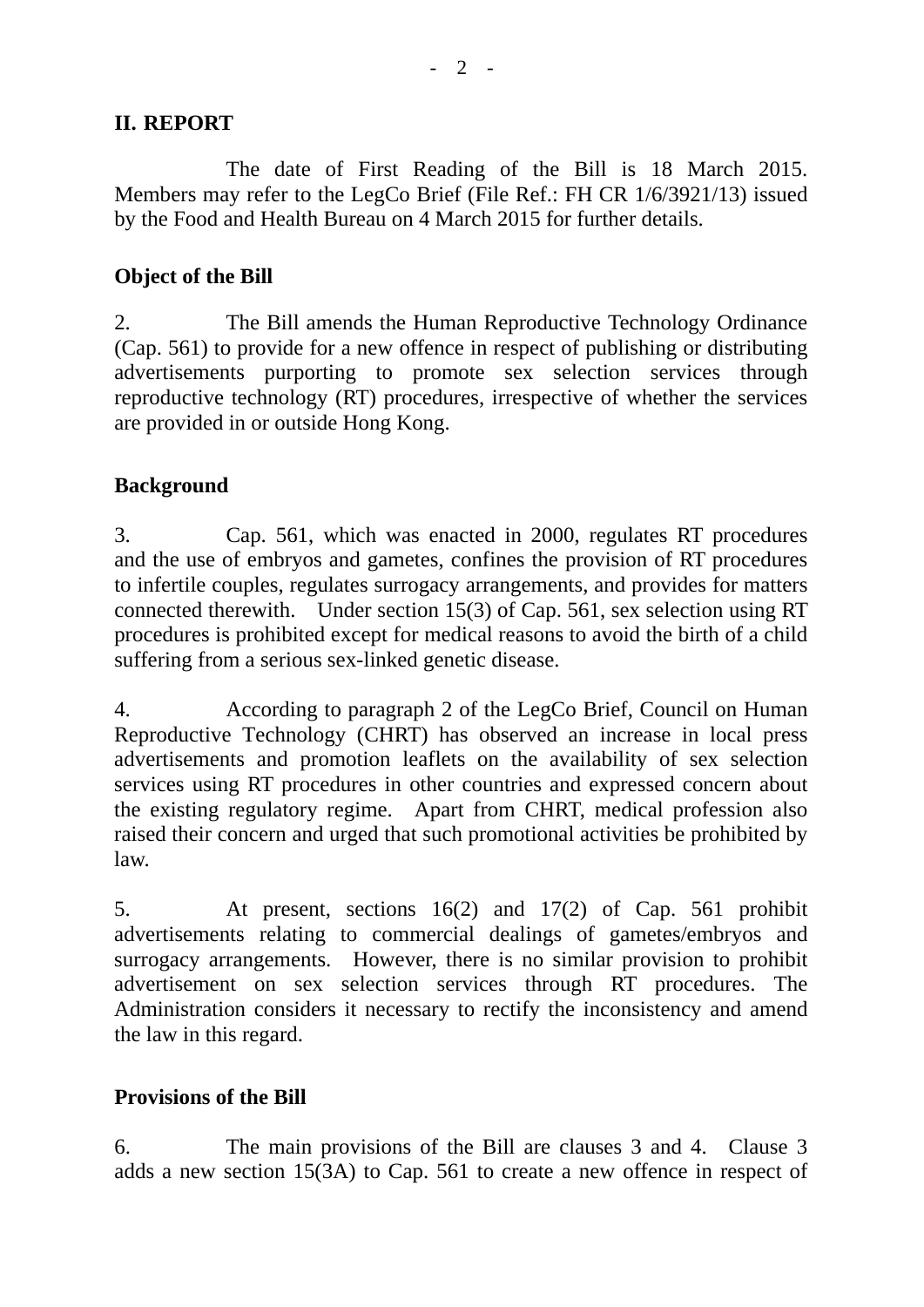publishing or distributing advertisements to promote sex selection services through RT procedures. Under the new section 15(3A), a person commits an offence if he/she causes to be published or distributed, or knowingly publishes or distributes, an advertisement<sup>[1](#page-2-0)</sup> purporting to promote sex selection services, whether or not the services are provided in Hong Kong. The term "sex selection services" is defined in the new section 15(3B). Like all other offences under Cap. 561, no proceedings for the new offence shall be instituted except by or with the consent of the Secretary for Justice<sup>[2](#page-2-1)</sup>.

7. In respect of penalty, clause 4 of the Bill amends section 39(1) of Cap. 561 to provide that the maximum penalty for the new offence would be a fine at level 4 (\$25,000) and imprisonment for six months on a first conviction, and a fine at level 6 (\$100,000) and imprisonment for two years on a subsequent conviction. The proposed levels of penalty are the same as those for offences relating to advertisements on commercial dealings of gametes/embryos and surrogacy arrangements.

# **Commencement**

8. The Bill, if enacted, would come into operation on a day to be appointed by the Secretary for Food and Health by notice published in the Gazette.

# **Public Consultation**

9. According to paragraphs 13 and 14 of the LegCo Brief, the Administration consulted CHRT in 2013 on the proposal to amend Cap. 561 to prohibit advertisements on sex selection services using RT procedures. CHRT members supported the proposal including those advertisements and promotional materials circulated through the Internet.

10. In mid-2014, the Administration conducted a consultation with various stakeholders including RT treatment centres licensed by CHRT, public and private hospitals, medical, health and legal related professional bodies, specialists in Obstetrics and Gynaecology, Reproductive Medicine and Surgery (Urology), the academia, family and social services organizations, the Consumer Council and media associations. Majority of the respondents supported the proposal.

<span id="page-2-0"></span> $\overline{a}$ 1 Under section 2(1) of Cap. 561, "advertisement" includes any form of advertising whether to the public generally, to any section of the public or individually to selected persons.<br> $\frac{2}{3}$  See section 40 of Can 561.

<span id="page-2-1"></span><sup>&</sup>lt;sup>2</sup> See section 40 of Cap. 561.